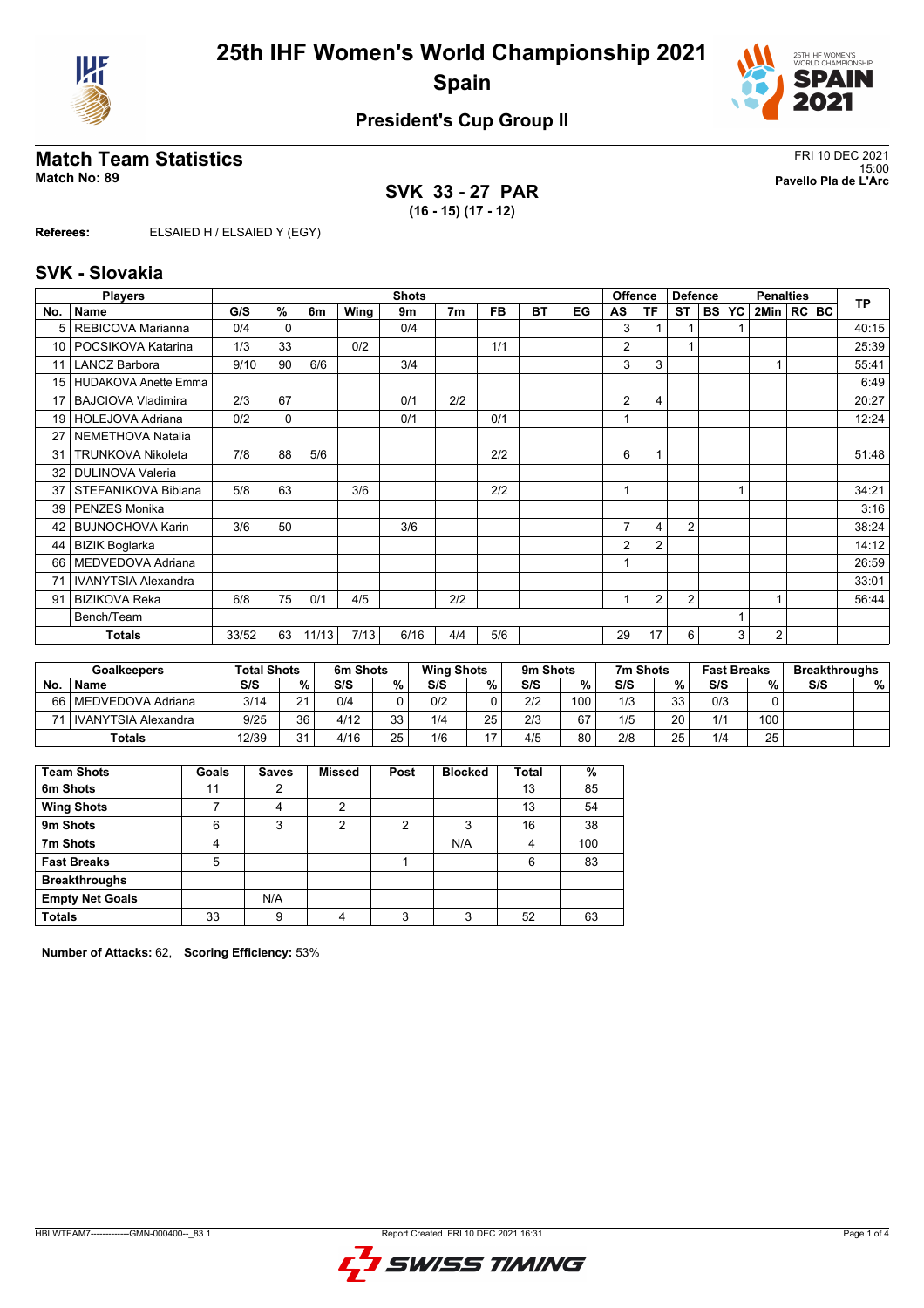

## **25th IHF Women's World Championship 2021 Spain**



#### **President's Cup Group II**

#### **Match Team Statistics** FRI 10 DEC 2021 15:00 **Match No: 89 Pavello Pla de L'Arc**

**SVK 33 - 27 PAR (16 - 15) (17 - 12)**

**Referees:** ELSAIED H / ELSAIED Y (EGY)

#### **SVK - Slovakia**

Goals / Shots

8/8 0/1 6/6  $\frac{2}{3}$  2/3 2/6 8/10 2/2 5/6 4-Missed 3-Post 3-Blocked

B

|                                                |                                   |                |                                   |                  |                      | <b>Shots Distribution</b> |                                          |                                 |                 |                    |
|------------------------------------------------|-----------------------------------|----------------|-----------------------------------|------------------|----------------------|---------------------------|------------------------------------------|---------------------------------|-----------------|--------------------|
| <b>Players</b><br>Goals / Shots                |                                   |                |                                   |                  |                      |                           |                                          |                                 |                 |                    |
| 5 REBICOVA M                                   |                                   | 10 POCSIKOVA K |                                   | 11 LANCZ B       |                      | 15 HUDAKOVA A             |                                          | 17 BAJCIOVA V                   | 19 HOLEJOVA A   | 27 NEMETHOVA N     |
|                                                |                                   | 0/1            | $\overline{1}$ 5/5<br>п.          |                  | 2/2                  |                           |                                          |                                 |                 |                    |
| I                                              |                                   |                |                                   |                  |                      |                           | 1/1<br>н н                               |                                 |                 |                    |
| H                                              | $\blacksquare$ 1/2                |                | $\blacksquare$ $\blacksquare$ 1/1 |                  | $1/1$ $\blacksquare$ |                           | 6 F<br>$\blacksquare$ $\blacksquare$ 1/2 |                                 | u 1             | u p                |
| 2-Post 2-Blocked                               |                                   |                |                                   |                  | 1-Blocked            |                           |                                          |                                 | 1-Missed 1-Post |                    |
|                                                |                                   |                |                                   |                  |                      |                           |                                          |                                 |                 |                    |
| 31 TRUNKOVA N                                  |                                   | 32 DULINOVA V  | $\overline{2}\overline{12}$       | 37 STEFANIKOVA B |                      | 39 PENZES M               |                                          | 42 BUJNOCHOVA K 44 BIZIK B      |                 | 66 MEDVEDOVA A     |
| 1/1                                            | д                                 |                |                                   |                  | $0/1$ $\blacksquare$ |                           | ╻                                        | $\overline{2/2}$ $\overline{p}$ |                 |                    |
| $\frac{1}{2}$ 1/1<br>0/1<br>$\blacksquare$ 3/3 | . .<br>$2/2$ $\blacksquare$       |                |                                   | 1/1              | $0/1$ u m            |                           |                                          | $1/3$ $\blacksquare$            |                 |                    |
|                                                |                                   |                | $\blacksquare$ $\blacksquare$ 2/2 |                  |                      |                           | U U                                      |                                 | U U             | 風 風                |
|                                                |                                   |                | 1-Missed                          |                  |                      |                           | 1-Missed                                 |                                 |                 |                    |
| 71 IVANYTSIA A                                 |                                   | 91 BIZIKOVA R  |                                   |                  |                      |                           |                                          |                                 |                 |                    |
|                                                | 1/1<br>Б                          |                | $\overline{1/1}$                  |                  |                      |                           |                                          |                                 |                 |                    |
|                                                | $\blacksquare$ $\blacksquare$ 0/1 |                | 1/1                               |                  |                      |                           |                                          |                                 |                 |                    |
|                                                | . .<br>星星                         | 1/1            | 2/2                               |                  |                      |                           |                                          |                                 |                 |                    |
|                                                | 1-Missed                          |                |                                   |                  |                      |                           |                                          |                                 |                 |                    |
|                                                |                                   |                |                                   |                  |                      |                           |                                          |                                 |                 |                    |
| Team                                           |                                   |                |                                   | <b>Offence</b>   |                      |                           |                                          | <b>Defence</b>                  |                 | <b>Goalkeepers</b> |



Saves / Shots

| 0/1  | 0/1 | 0/1 |
|------|-----|-----|
| 3/5  | 2/2 | 1/5 |
| 4/10 | 1/5 | 1/9 |

| 66 MEDVEDOVA A |                  |                  |  |  |  |  |  |  |  |  |
|----------------|------------------|------------------|--|--|--|--|--|--|--|--|
| 0/1            | $\overline{0}/1$ |                  |  |  |  |  |  |  |  |  |
| 0/1<br>Į       | 1/1              | 1/3              |  |  |  |  |  |  |  |  |
| 0/2            | 0/1              | 1/4              |  |  |  |  |  |  |  |  |
|                |                  |                  |  |  |  |  |  |  |  |  |
| 71 IVANYTSIA A |                  |                  |  |  |  |  |  |  |  |  |
|                |                  | $\overline{0/1}$ |  |  |  |  |  |  |  |  |
| 3/4            | 1/1              | 0/2              |  |  |  |  |  |  |  |  |
| 4/8            | 1/4              | 0/5              |  |  |  |  |  |  |  |  |

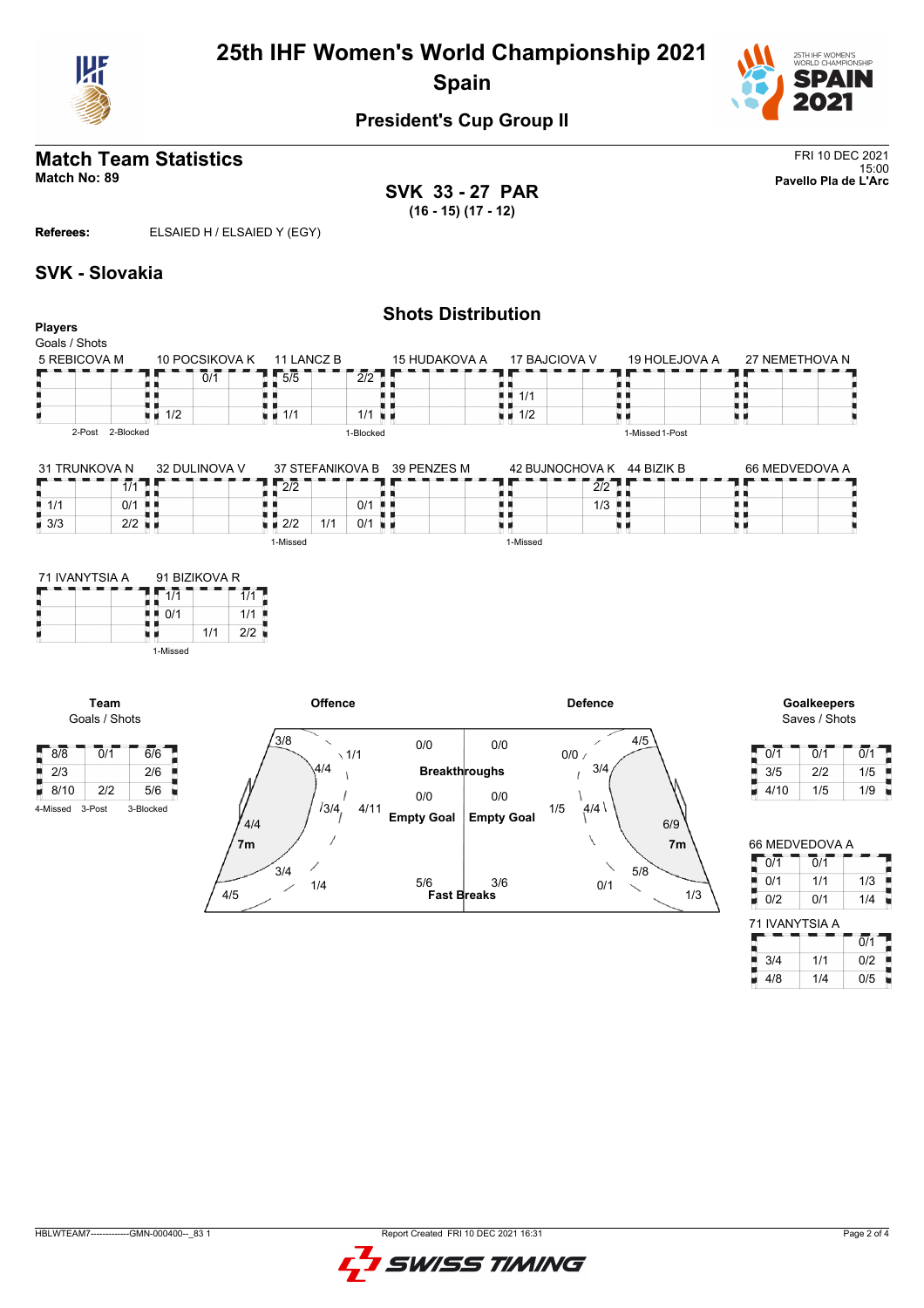



### **President's Cup Group II**

#### **Match Team Statistics** FRI 10 DEC 2021

**SVK 33 - 27 PAR (16 - 15) (17 - 12)**

15:00 **Match No: 89 Pavello Pla de L'Arc**

**Referees:** ELSAIED H / ELSAIED Y (EGY)

#### **PAR - Paraguay**

|                 | <b>Players</b><br><b>Shots</b> |       |     |       |      |     |                |           |           |    | Offence<br><b>Defence</b> |                |                | <b>Penalties</b> |  |                |  | <b>TP</b> |       |
|-----------------|--------------------------------|-------|-----|-------|------|-----|----------------|-----------|-----------|----|---------------------------|----------------|----------------|------------------|--|----------------|--|-----------|-------|
| No.             | Name                           | G/S   | %   | 6m    | Wing | 9m  | 7 <sub>m</sub> | <b>FB</b> | <b>BT</b> | EG | AS                        | ΤF             | <b>ST</b>      | <b>BS YC</b>     |  | 2Min   RC   BC |  |           |       |
|                 | <b>ACOSTA Maria</b>            |       |     |       |      |     |                |           |           |    |                           |                |                |                  |  |                |  |           | 50:20 |
| $\overline{2}$  | <b>ACUNA Fatima</b>            | 8/11  | 73  |       | 4/5  |     | 2/4            | 2/2       |           |    | 2                         | $\overline{2}$ | $\overline{1}$ |                  |  |                |  |           | 55:45 |
| 4               | <b>INSFRAN Fernanda</b>        | 2/4   | 50  | 2/4   |      |     |                |           |           |    |                           | $\overline{2}$ |                |                  |  | $\overline{2}$ |  |           | 27:33 |
| 5               | <b>ROLON Kamila</b>            | 1/3   | 33  | 1/2   |      | 0/1 |                |           |           |    |                           | $\overline{2}$ |                |                  |  |                |  |           | 29:35 |
| 6               | <b>FIORE Sabrina</b>           | 8/11  | 73  | 3/3   |      | 0/1 | 4/5            | 1/2       |           |    |                           | $\overline{2}$ | $\overline{1}$ |                  |  |                |  |           | 48:48 |
|                 | dos SANTOS Karina              |       |     |       |      |     |                |           |           |    |                           |                |                | $\overline{2}$   |  |                |  |           | 28:26 |
| 8               | <b>FLEITAS Jessica</b>         |       |     |       |      |     |                |           |           |    |                           |                |                |                  |  |                |  |           |       |
| 9               | <b>FARIA Marizza</b>           | 1/1   | 100 | 1/1   |      |     |                |           |           |    | 2                         | 3              |                |                  |  |                |  |           | 24:45 |
| 10              | <b>GONZALEZ Gisela</b>         | 0/2   | 0   |       |      |     |                | 0/2       |           |    |                           |                | 3              |                  |  |                |  |           | 24:32 |
| 11              | <b>LEIVA Delyne</b>            | 0/1   | 0   | 0/1   |      |     |                |           |           |    | 2                         |                |                |                  |  |                |  |           | 11:25 |
| 12 <sup>2</sup> | <b>OCAMPOS Fatima</b>          |       |     |       |      |     |                |           |           |    |                           |                |                |                  |  |                |  |           | 9:40  |
| 13              | <b>VILLALBA Sofia</b>          |       |     |       |      |     |                |           |           |    |                           |                |                |                  |  |                |  |           | 3:14  |
| 14              | <b>FERNANDEZ Maria</b>         | 6/8   | 75  | 5/5   |      | 1/3 |                |           |           |    | 4                         | 4              | ×              |                  |  |                |  |           | 59:32 |
| 19              | <b>GIMENEZ Nathalie</b>        |       |     |       |      |     |                |           |           |    |                           |                |                |                  |  |                |  |           |       |
| 21              | <b>MISKINICH Ada</b>           |       |     |       |      |     |                |           |           |    |                           |                |                |                  |  |                |  |           |       |
| 26              | MENDOZA Jazmin                 | 1/5   | 20  | 0/1   | 1/3  | 0/1 |                |           |           |    | 2                         |                | 1              |                  |  |                |  |           | 46:25 |
|                 | Bench/Team                     |       |     |       |      |     |                |           |           |    |                           |                |                |                  |  |                |  |           |       |
|                 | <b>Totals</b>                  | 27/46 | 59  | 12/17 | 5/8  | 1/6 | 6/9            | 3/6       |           |    | 15                        | 17             | 8              | 3                |  | 4              |  |           |       |

|    | <b>Goalkeepers</b>  | <b>Total Shots</b> |              | 6m Shots |    | <b>Wing Shots</b> |    | 9m Shots |    | 7m Shots |   | <b>Fast Breaks</b> |   | <b>Breakthroughs</b> |   |
|----|---------------------|--------------------|--------------|----------|----|-------------------|----|----------|----|----------|---|--------------------|---|----------------------|---|
| No | <b>Name</b>         | S/S                | %            | S/S      | %  | S/S               | %  | S/S      | %  | S/S      | % | S/S                | % | S/S                  | % |
|    | l ACOSTA Maria      | 9/37               | 24           | 2/12     | 17 | 4/9               | 44 | 3/7      | 43 | 0/4      |   | 0/5                |   |                      |   |
|    | 12   OCAMPOS Fatima | 0/5                |              | 0/1      |    | 0/2               |    | 0/2      |    |          |   |                    |   |                      |   |
|    | <b>Totals</b>       | 9/42               | $\mathbf{a}$ | 2/13     | 15 | 4/11              | 36 | 3/9      | 33 | 0/4      |   | 0/5                |   |                      |   |

| <b>Team Shots</b>      | Goals | <b>Saves</b> | <b>Missed</b>  | Post | <b>Blocked</b> | <b>Total</b> | %  |
|------------------------|-------|--------------|----------------|------|----------------|--------------|----|
| 6m Shots               | 12    |              |                |      |                | 17           | 71 |
| <b>Wing Shots</b>      | 5     |              |                |      |                | 8            | 63 |
| 9m Shots               |       | 4            |                |      |                | 6            | 17 |
| 7m Shots               | 6     | 2            |                |      | N/A            | 9            | 67 |
| <b>Fast Breaks</b>     | 3     |              | $\overline{2}$ |      |                | 6            | 50 |
| <b>Breakthroughs</b>   |       |              |                |      |                |              |    |
| <b>Empty Net Goals</b> |       | N/A          |                |      |                |              |    |
| <b>Totals</b>          | 27    | 12           | 5              | 2    |                | 46           | 59 |

**Number of Attacks:** 61, **Scoring Efficiency:** 44%